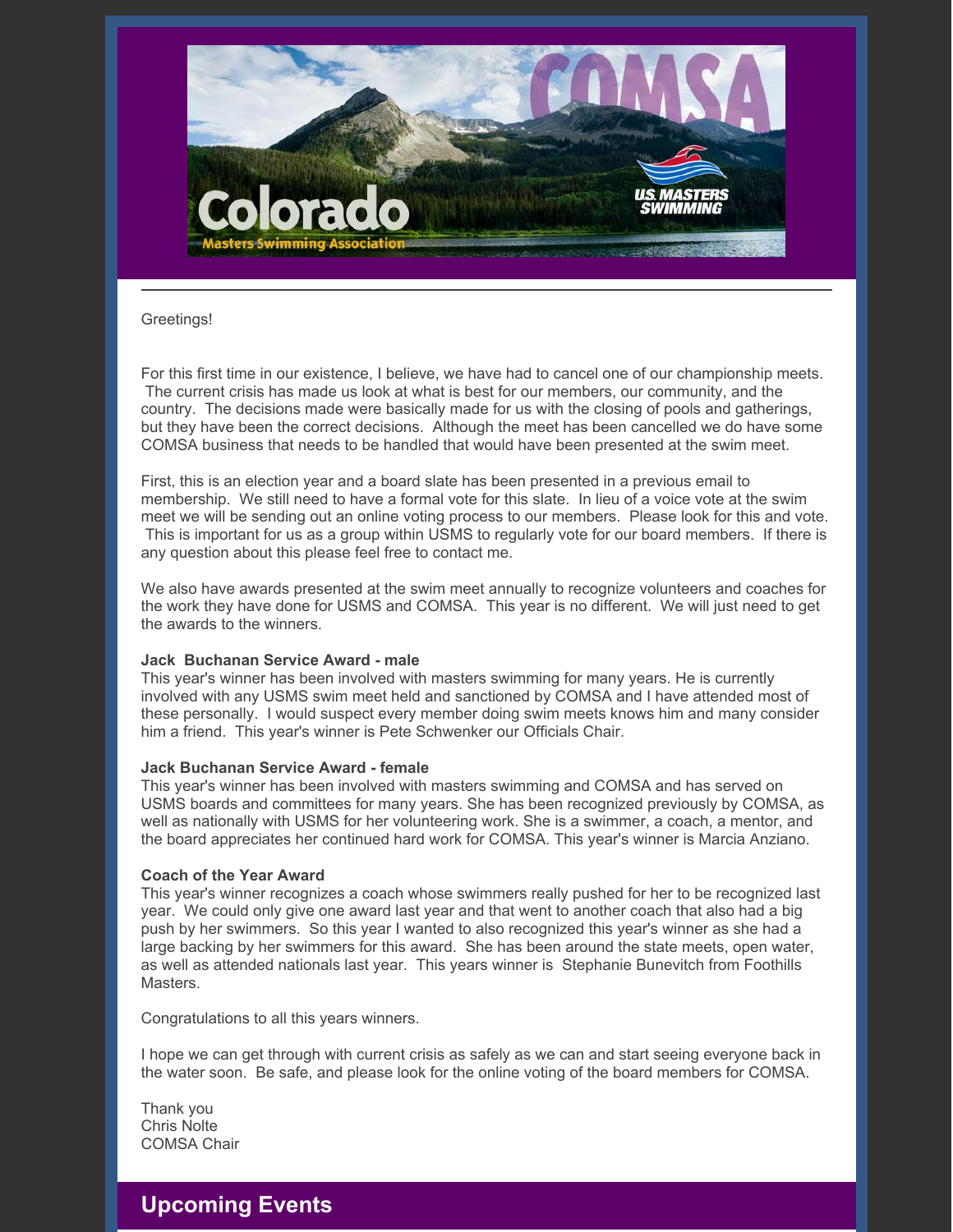We are still hopeful that the following will be able to take place:

**Off Piste Aquatic Members Swim Camp** Vail Racquet Club, Vail, CO Thursday, June 11th through Sunday, June 14th Registation & [Information](https://www.offpisteaquatics.com/what-is-off-piste-1)

# **Voting Info for the COMSA Board**

Elections are now open for COMSA's 2020 election. We have 7 positions to fill for the next two years. All current registered members of COMSA as of March 22nd are eligible to vote. To vote, click on this link: **[VOTE!](https://vote.associationvoting.com/comsa/)**. Once there, log in with your last name and USMS number. Here is a sample number: 3284-123V5. Log in with all digits/letters, including the dash. If you do not know or can't find this number, you can look it up at USMS.org. The best way to find your number is to go to [USMS](http://usms.org) and log in or create a log in to the site if you haven't created one. Once you have done this, your number will be displayed when logging in. Another option is to click the renew button, enter your information, and then if you are current, your id will pop up. The old search for your id number has been disabled. If you can't locate your number with the lookup, please contact the USMS membership office at 941-256-8767 or email them at membership@usmastersswimming.org.

Happy Voting! -Susan Nolte

## **2019 SCM Top Ten Members**

Each year, USMS honors the top ten swimmers in each age group, gender, and pool event. This is done three times a year: short course yards, long course and short course meters. A big congratulations to our members who made the 2019 SCM Top Ten!!

Maddie A Wrolson-Gaunt Ben A Sappey Iva Majeticova **Stephen T Schmuhl** Brittany A Biggs Brittany A Biggs Brittany A Biggs Brittany A Biggs Britan Bergford Sara E Holman Will Ronco Mary E Holman **Example 20** Eric J Robinson Lyndsey M Linke David A Tonini Chelsea M Gibbons Kevin J Doherty Stacey Pitcher **Ignacio Jimenez** Jodi L Lee Patt Chaiyaroj Julie F Dussliere **Edward Melanson** Erin C Framke Robert N Tveitmoe Karina Plocek **Stuart S Waterbury** Stuart S Waterbury Collette H Sappey Kent Carney Kathy L Garnier Ellen A Campbell Lisa A Bennett Suzy L Cotton Karen K Rosener Cynthia E Shaffer

Congratulations COMSA Swimmers!! To celebrate your accomplishment, you can purchase your patch [here](https://www.usms.org/events/usms-top-10/top-10-patches)

# **2019 All-Americans**

To earn the title of All-American with USMS, a swimmer must finish first in either a Top Ten pool event or in a recognized Long Distance Championship. This is an incredibly difficult feat and we have 18 members who accomplished this in 2019!! Let's extend a hardy congratulations to:

Long Distance: Jane Oberg John Batchelder Pool: Maddie Orgill Sara E Holman Katie Glenn Jodi L Lee